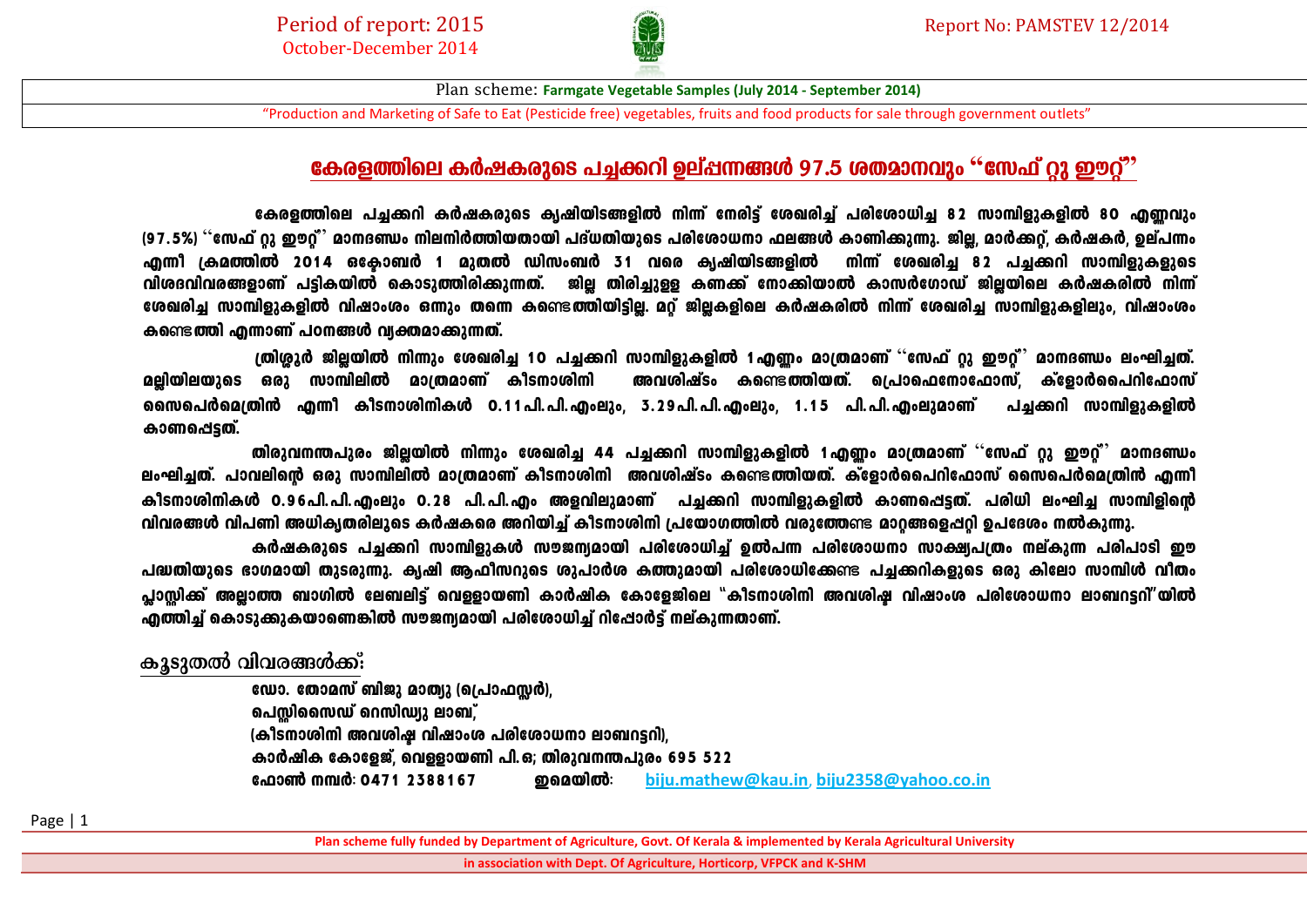

"Production and Marketing of Safe to Eat (Pesticide free) vegetables, fruits and food products for sale through government outlets"

# ജില്ല തിരിച്ചുളള കർഷകരുടെ പച്ചക്കറി സാമ്പിൾ പരിശോധനാഫല പട്ടിക (2014 ഒക്ടോബർ 1 മുതൽ ഡിസംബർ 31 വരെ) 1. **തിരുവനന്തപുരം**: "സേഫ് റ്റു ഈറ്റ്" സാമ്പിളിന്റെ വിവരങ്ങൾ

|     | കർഷകന്റെ പേരും മേൽ വിലാസവും                                               | றி                       | പരിശോധിച്ച<br>സാമ്പിളിന്റെ എണ്ണം | ്നേഫ് റ്റു ഈറ്റ്<br>സാമ്പിളിന്റെ എണ്ണം | ്°സേഫ് റ്റു ഈറ്റ്<br><b><u>ശതമാനം</u></b> | വിഷാംശപരിധി ലംഘിച്ച<br>സാമ്പിളിന്റെ എണ്ണം | അപകട ശതമാനം | മൊത്തം |
|-----|---------------------------------------------------------------------------|--------------------------|----------------------------------|----------------------------------------|-------------------------------------------|-------------------------------------------|-------------|--------|
| 1.  | A. Vijayan, V.S. Mandiram,<br>Pariyaram, Vencode P.O Mob:<br>9388192727   | Melon(Oriental pickling) |                                  | 1                                      | 100%                                      | $\mathbf{0}$                              | 0%          | 1/1    |
| 2.  | Ajitharani, Edaykkadu                                                     | Snake gourd              | $\mathbf{1}$                     | $\mathbf{1}$                           | 100%                                      | $\mathbf{0}$                              | 0%          | 1/1    |
| 3.  | Anikuttan, Pottavila veedu,<br>Vandithadam, Vellayani P.O                 | Ivy gourd                | $\mathbf{1}$                     | $\mathbf{1}$                           | 100%                                      | $\mathbf{0}$                              | 0%          | 1/1    |
| 4.  | Anil Kumar, Kashmiram, Kattachal<br>kuzhi P.O Mob: 9544322367             | Amaranthus(red)          | $\mathbf{1}$                     | $\mathbf{1}$                           | 100%                                      | $\mathbf{0}$                              | 0%          | 1/1    |
| 5.  | Baburaj.K, Ancy Bhavan, Therivila,                                        | Vegetable cowpea         | $\mathbf{1}$                     | $\mathbf{1}$                           | 100%                                      | $\mathbf{0}$                              | 0%          | 1/1    |
|     | Pappanchani, Vellayani P.O                                                | Ivy gourd                | $\mathbf{1}$                     | $\mathbf{1}$                           | 100%                                      | $\mathbf{0}$                              | 0%          | 1/1    |
| 6.  | Bovus, Thumbiyoodu, Panangoodu,<br>Venganoor. P.O                         | Snake gourd              | $\mathbf{1}$                     | $\mathbf{1}$                           | 100%                                      | $\mathbf{0}$                              | 0%          | 1/1    |
| 7.  | Clement, Vazhottukonnam,                                                  | <b>Bhindi</b>            | $\mathbf{1}$                     | $\mathbf{1}$                           | 100%                                      | $\mathbf{0}$                              | 0%          | 1/1    |
|     | Nellivilakathu veedu,<br>Kizhakkupuram, Kulappada P.O.<br>Mob: 9961849870 | Melon(Oriental pickling) | $\mathbf{1}$                     | $\mathbf{1}$                           | 100%                                      | $\mathbf{0}$                              | 0%          | 1/1    |
| 8.  | George, Pallichal                                                         | <b>Bitter gourd</b>      | $\mathbf{1}$                     | $\mathbf{1}$                           | 100%                                      | $\mathbf{0}$                              | 0%          | 1/1    |
| 9.  | Karthikeyan, Kaliyanvida veedu,<br>Thiruvallam P.O                        | Melon(Oriental pickling) | $\mathbf{1}$                     | $\mathbf{1}$                           | 100%                                      | $\Omega$                                  | 0%          | 1/1    |
| 10. | Lawrence, Sayujya House,<br>Venniyoor P.O                                 | Salad cucumber           | $\mathbf{1}$                     | $\mathbf{1}$                           | 100%                                      | $\mathbf{0}$                              | 0%          | 1/1    |
| 11. | Madhukumar, Kalabhakuzhi veedu,                                           | Melon(Oriental pickling) | $\mathbf{1}$                     | $\mathbf{1}$                           | 100%                                      | $\mathbf{0}$                              | 0%          | 1/1    |
|     | Thellichal, Koonammenga Mob:<br>9048073171                                | Vegetable cowpea         | $\mathbf{1}$                     | $\mathbf{1}$                           | 100%                                      | $\mathbf{0}$                              | 0%          | 1/1    |
| 12. | Madhusudhanan, Venganoor                                                  | Ivy gourd                | $\mathbf{1}$                     | $\mathbf{1}$                           | 100%                                      | $\mathbf{0}$                              | 0%          | 1/1    |
| 13. | Manikandan, Pillaveedu,<br>Panangodu, Venganoor P.O.                      | Vegetable cowpea         | $\overline{2}$                   | $\overline{2}$                         | 100%                                      | $\mathbf{0}$                              | 0%          | 2/2    |
| 14. | Mohan.A, Palapoor, Vellayani P.O                                          | Amaranthus(red)          | $\mathbf{1}$                     | $\mathbf{1}$                           | 100%                                      | $\mathbf{0}$                              | 0%          | 1/1    |
| 15. | Nazar, Bismi House, Kuttara,                                              | Amaranthus (green)       | $\mathbf{1}$                     | $\mathbf{1}$                           | 100%                                      | $\Omega$                                  | 0%          | 1/1    |
|     | Vamanapuram.P.O, Mob:                                                     | Snake gourd              | $\mathbf{1}$                     | $\mathbf{1}$                           | 100%                                      | $\mathbf{0}$                              | 0%          | 1/1    |
|     | 9745422996                                                                | Vegetable cowpea         | $\mathbf{1}$                     | $\mathbf{1}$                           | 100%                                      | $\mathbf{0}$                              | 0%          | 1/1    |

Page | 2

**Plan scheme fully funded by Department of Agriculture, Govt. Of Kerala & implemented by Kerala Agricultural University in association with Dept. Of Agriculture, Horticorp, VFPCK and K-SHM**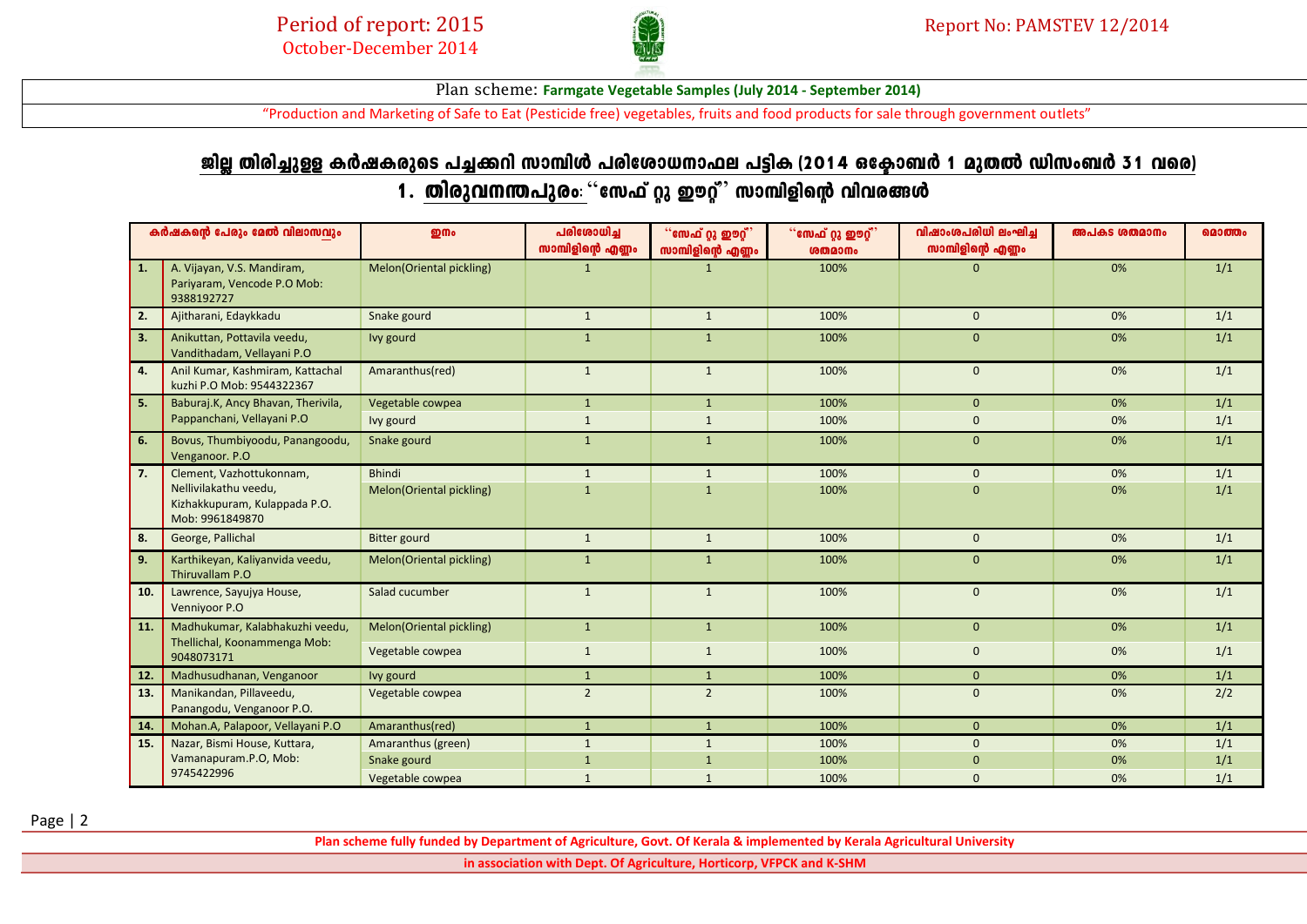

"Production and Marketing of Safe to Eat (Pesticide free) vegetables, fruits and food products for sale through government outlets"

|     | കർഷകന്റെ പേരും മേൽ വിലാസവും                                                      | <b>ഇനം</b>                         | പരിശോധിച്ച<br>സാമ്പിളിന്റെ എണ്ണം | <b>"സേഫ് റ്റു ഈറ്റ്</b> ?<br>സാമ്പിളിന്റെ എണ്ണം | ്°േ എ ഈ സ്<br><b><u><b>GMA3Mo</b></u></b> | വിഷാംശപരിധി ലംഘിച്ച<br>സാമ്പിളിന്റെ എണ്ണം | അപകട ശതമാനം  | മൊത്തം |
|-----|----------------------------------------------------------------------------------|------------------------------------|----------------------------------|-------------------------------------------------|-------------------------------------------|-------------------------------------------|--------------|--------|
| 16. | Prabhakaran, Venganoor                                                           | Snake gourd                        | $\mathbf{1}$                     | $\mathbf{1}$                                    | 100%                                      | $\mathbf{0}$                              | 0%           | 1/1    |
| 17. | Prasannakumari, P.R. Bhavan,<br>Pariyaram, Vencode P.O Mob:<br>9744209292        | Vegetable cowpea                   | $\mathbf{1}$                     | $\mathbf{1}$                                    | 100%                                      | $\mathbf{0}$                              | 0%           | 1/1    |
| 18. | Rajamani, Raj Nivas, Valiyavila,<br>Perungamala, Kaliyoor P.O Mob:<br>9387977760 | Melon(Oriental pickling)           | $\mathbf{1}$                     | $\mathbf{1}$                                    | 100%                                      | $\mathbf{0}$                              | 0%           | 1/1    |
| 19. | Rajarathnam .R.V., Kottukal                                                      | Snake gourd                        | $\mathbf{1}$                     | $\mathbf{1}$                                    | 100%                                      | $\mathbf{0}$                              | 0%           | 1/1    |
| 20. | Sasi.K, Pottavila veedu,                                                         | <b>Bitter gourd</b>                | $\mathbf{1}$                     | $\mathbf{1}$                                    | 100%                                      | $\mathbf{0}$                              | 0%           | 1/1    |
|     | Vandithadam, Vellayani P.O                                                       | Melon(Oriental pickling)           | $\mathbf{1}$                     | $\mathbf{1}$                                    | 100%                                      | $\mathbf{0}$                              | 0%           | 1/1    |
|     |                                                                                  | Ivy gourd                          | $\mathbf{1}$                     | $\mathbf{1}$                                    | 100%                                      | $\overline{0}$                            | 0%           | 1/1    |
|     |                                                                                  | Vegetable cowpea                   | $\overline{2}$                   | $\overline{2}$                                  | 100%                                      | $\mathbf{0}$                              | 0%           | 2/2    |
| 21. | Sasikaran.G., Kottukal                                                           | Vegetable cowpea                   | $\mathbf{1}$                     | $\mathbf{1}$                                    | 100%                                      | $\mathbf{0}$                              | 0%           | 1/1    |
| 22. | Sathi.B                                                                          | Kanivila veedu, Pappanchani<br>P.O | $\mathbf{1}$                     | $\mathbf{1}$                                    | 100%                                      | $\mathbf{0}$                              | 0%           | 1/1    |
| 23. | Sathyan                                                                          | <b>Bitter gourd</b>                | $\mathbf{1}$                     | $\mathbf{1}$                                    | 100%                                      | $\mathbf{0}$                              | 0%           | 1/1    |
| 24. | Selvaraj, Bhaibhavan,                                                            | Vegetable cowpea                   | $\mathbf{1}$                     | $\mathbf{1}$                                    | 100%                                      | $\mathbf{0}$                              | 0%           | 1/1    |
|     | Kulakkothukonam, Kaliyoor P.O                                                    | Ivy gourd                          | $\mathbf{1}$                     | $\mathbf{1}$                                    | 100%                                      | $\Omega$                                  | 0%           | 1/1    |
| 25. | Stanly, S.S. Bhavan, Vembayam                                                    | <b>Bitter gourd</b>                | $\mathbf{1}$                     | $\mathbf{1}$                                    | 100%                                      | $\mathbf{0}$                              | 0%           | 1/1    |
|     | P.O., Mob: 9895828568                                                            | Salad cucumber                     | $\mathbf{1}$                     | $\mathbf{1}$                                    | 100%                                      | $\mathbf 0$                               | 0%           | 1/1    |
|     |                                                                                  | Snake gourd                        | $\mathbf{1}$                     | $\mathbf{1}$                                    | 100%                                      | $\mathbf{0}$                              | 0%           | 1/1    |
|     |                                                                                  | Vegetable cowpea                   | $\mathbf{1}$                     | $\mathbf{1}$                                    | 100%                                      | $\mathbf{0}$                              | 0%           | 1/1    |
| 26. | Sundaran, Venganoor                                                              | Melon(Oriental pickling)           | $\mathbf{1}$                     | $\mathbf{1}$                                    | 100%                                      | $\mathbf{0}$                              | 0%           | 1/1    |
| 27. | Unnikrishnan, Pullampara,                                                        | Snake gourd                        | $\mathbf{1}$                     | $\mathbf{1}$                                    | 100%                                      | $\mathbf{0}$                              | 0%           | 1/1    |
|     | Kuzhiyankattu House, Pullampara,<br>Nellanad                                     | Vegetable cowpea                   | $\mathbf{1}$                     | $\mathbf{1}$                                    | 100%                                      | $\mathbf{0}$                              | 0%           | 1/1    |
| 28. | Vamadevan, Pallichal                                                             | Melon(Oriental pickling)           | $\mathbf{1}$                     | $\mathbf{1}$                                    | 100%                                      | $\mathbf{0}$                              | 0%           | 1/1    |
|     |                                                                                  |                                    |                                  |                                                 |                                           |                                           | <b>Total</b> | 43/43  |

**Plan scheme fully funded by Department of Agriculture, Govt. Of Kerala & implemented by Kerala Agricultural University** 

**in association with Dept. Of Agriculture, Horticorp, VFPCK and K-SHM**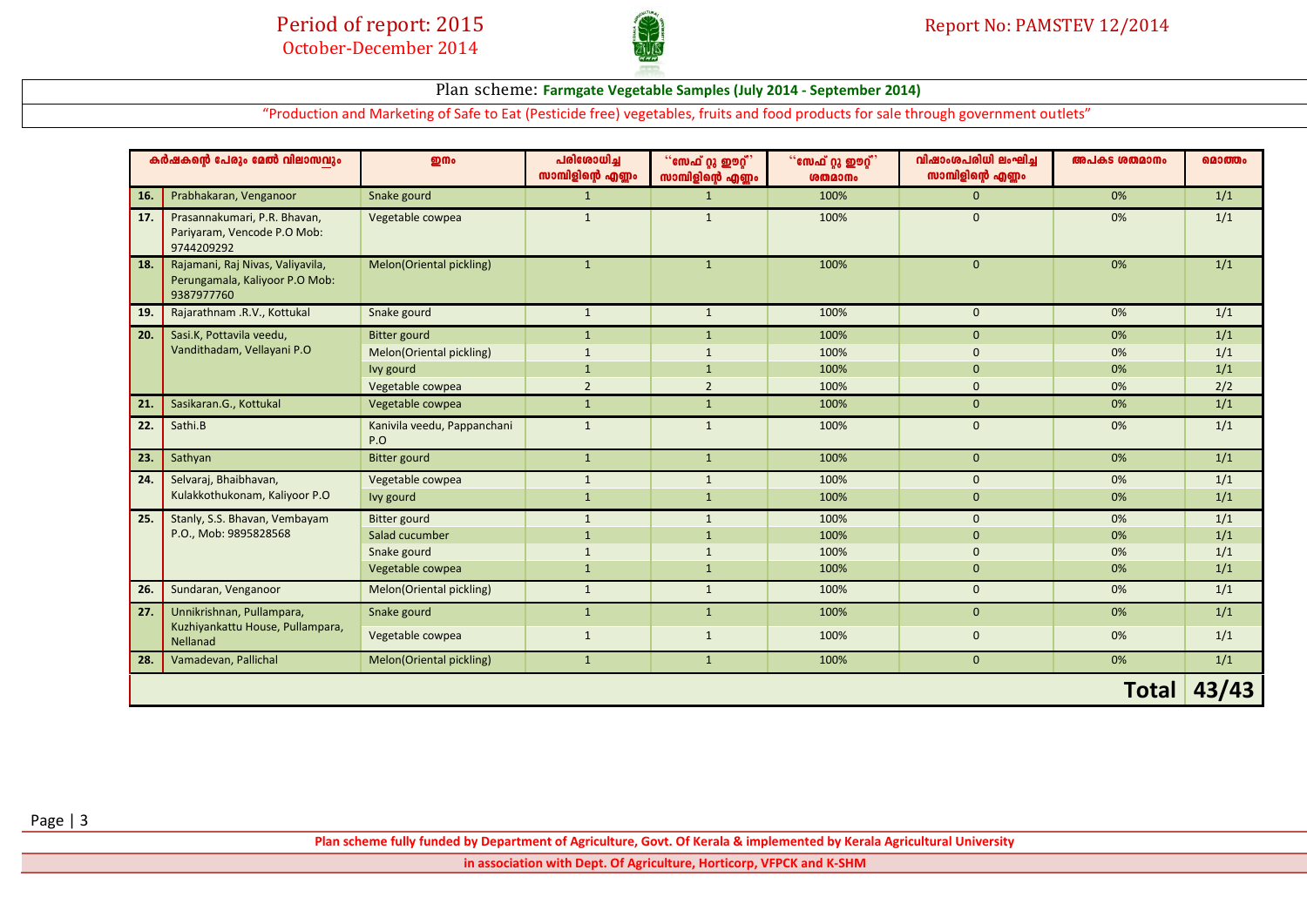

"Production and Marketing of Safe to Eat (Pesticide free) vegetables, fruits and food products for sale through government outlets"

#### തിരുവനന്തപുരം: വിഷാംശപരിധി ലംഘിച്ച സാമ്പിളിന്റെ വിവരങ്ങൾ

| കർഷകന്റെ പേരും മേൽ<br>വിലാസവും |                     | றுமை         |       | പരിശോധിച്ച<br>സാമ്പിളിന്റെ     | കീടനാശിനിയുടെ<br>്'സേഫ് റ്റു<br>അപകട<br>്°സേഫ് റ്റു<br>അളവ്<br>പേര്<br>സാധയതയുള്ള<br><b>ഇ</b> ാറ്റ്'<br><b>ூ</b> ற் ப |                       | കീടനാശിനിയുടെ                 |                          | നിഷ്കർഷിച്ചിരിക്കുന്ന പരിധി |                        | അപകട<br>ശതമാനം          |      |
|--------------------------------|---------------------|--------------|-------|--------------------------------|-----------------------------------------------------------------------------------------------------------------------|-----------------------|-------------------------------|--------------------------|-----------------------------|------------------------|-------------------------|------|
|                                |                     |              | എണ്ണം | സാമ്പിളിന്റെ<br><b>.എ</b> ണ്ണം | ശതമാനം                                                                                                                | സാമ്പിളിന്റെ<br>എണ്ണം |                               |                          | <b>FSSAI</b>                | Codex                  | <b>EU</b>               |      |
|                                | Parameshwaran.K     | Bitter gourd |       | $\Omega$                       | 0%                                                                                                                    |                       | Chlorpyriphos<br>Cypermethrin | $0.96$ ppm<br>$0.28$ ppm | $0.2$ ppm<br><b>NA</b>      | <b>NA</b><br><b>NA</b> | $0.05$ ppm<br>$0.2$ ppm | 100% |
|                                | <b>Total</b><br>- 1 |              |       |                                |                                                                                                                       |                       |                               |                          |                             |                        |                         |      |

## 2. ഈടുക്കി: ``സേഫ് റ്റു ഈറ്റ്` സാമ്പിളിന്റെ വിവരങ്ങൾ

| കർഷകന്റെ പേരും മേൽ വിലാസവും |                                                                                                           | <b>ഇനം</b>          | പരിശോധിച്ച<br>സാമ്പിളിന്റെ എണ്ണം | ്നേഫ് റ്റു ഈറ്റ്<br>സാമ്പിളിന്റെ എണ്ണം | "സേഫ് റ്റു ഈറ്റ്"<br><b><i><u><b>GMQ0Mo</b></u></i></b> | വിഷാംശപരിധി ലംഘിച്ച<br>സാമ്പിളിന്റെ എണ്ണം | അപകട ശതമാനം | മൊത്തം |
|-----------------------------|-----------------------------------------------------------------------------------------------------------|---------------------|----------------------------------|----------------------------------------|---------------------------------------------------------|-------------------------------------------|-------------|--------|
| 1.                          | Churaliraj, S/o. Lakshmanan, Vattavada P.O.,<br>Koviloor, Idukki. Mob: 8547661830                         | Carrot              |                                  |                                        | 100%                                                    | $\Omega$                                  | 0%          | 1/1    |
| 2.                          | Dhanapal.S, Pathoor, Kanthalloor, Idukki -<br>685 620 Mob: 9496454198                                     | Beans               |                                  |                                        | 100%                                                    | $\Omega$                                  | 0%          | 1/1    |
| 3.                          | Murali, S/o. Palani, Vattavada P.O, Kovillor,<br>Idukki Mob: 9497687544                                   | <b>Butter beans</b> |                                  |                                        | 100%                                                    | $\mathbf{0}$                              | 0%          | 1/1    |
| 4.                          | Nagaraj, S/o. Karnan, Kottakomboor P.O.<br>Samiyaralakady, Kovillor, Vattavada, Idukki<br>Mob: 8301084503 | Potato              |                                  |                                        | 100%                                                    | $\Omega$                                  | 0%          | 1/1    |
| 5.                          | P.K. Sukumaran, Pallarkattu (H), Kanthaloor,<br>Idukki. Mob: 9495023454                                   | Cabbage(ordinary)   |                                  |                                        | 100%                                                    | $\mathbf{0}$                              | 0%          | 1/1    |
| 6.                          | P.T Mohandas, Perumala, Kanthalloor,<br>Idukki Mob: 9446130541                                            | Potato              |                                  |                                        | 100%                                                    | $\Omega$                                  | 0%          | 1/1    |
| 7.                          | Pushparaj Narayanan, Vattavada P.O.,<br>Koviloor, Idukki. Mob: 9495748618                                 | Cabbage(ordinary)   |                                  |                                        | 100%                                                    | $\mathbf{0}$                              | 0%          | 1/1    |
| 8.                          | S.Veerasami, Perumala, Kanthalloor, Idukki -<br>685 620 Mob: 944613055                                    | Carrot              |                                  |                                        | 100%                                                    | $\Omega$                                  | 0%          | 1/1    |
|                             |                                                                                                           |                     |                                  |                                        |                                                         |                                           | Total       | 8/8    |

Page | 4

**Plan scheme fully funded by Department of Agriculture, Govt. Of Kerala & implemented by Kerala Agricultural University** 

**in association with Dept. Of Agriculture, Horticorp, VFPCK and K-SHM**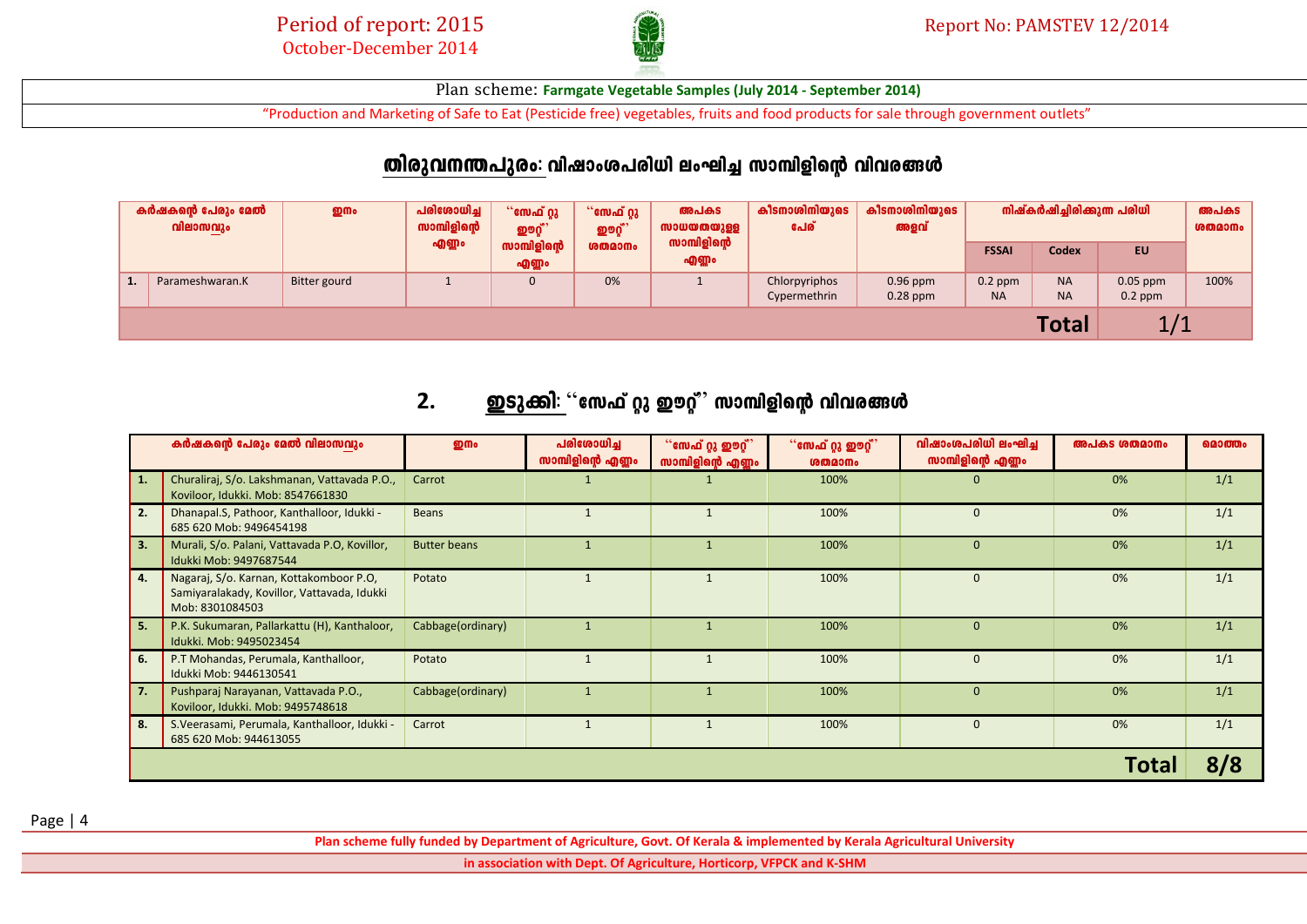

"Production and Marketing of Safe to Eat (Pesticide free) vegetables, fruits and food products for sale through government outlets"

# 3. തൃശ്ശൂർ <u>:</u> "സേഫ് റ്റു ഈറ്റ്" സാമ്പിളിന്റെ വിവരങ്ങൾ

|                | കർഷകന്റെ പേരും മേൽവിലാസവും                | <b>ഇനം</b>              | പരിശോധിച്ച<br>സാമ്പിളിന്റെ എണ്ണം | ്"സേഫ് റ്റു ഈറ്റ് $^{\circ}$<br>സാമ്പിളിന്റെ എണ്ണം | ്സേഫ് റ്റു ഈറ്റ് $^{\circ}$<br>ശതമാനം | വിഷാംശപരിധി ലംഘിച്ച<br>സാമ്പിളിന്റെ എണ്ണം | അപകട<br>ശതമാനം | മൊത്തം |
|----------------|-------------------------------------------|-------------------------|----------------------------------|----------------------------------------------------|---------------------------------------|-------------------------------------------|----------------|--------|
| $\mathbf{1}$ . | K.M Anil Kumar, Pariyaram P.O             | <b>Coriander leaves</b> |                                  |                                                    | 100%                                  |                                           | 0%             | 2/2    |
|                |                                           | Curry leaves            |                                  |                                                    | 100%                                  | $\Omega$                                  | 0%             |        |
| l 2.           | Sri. Sanoj M.M, Mavelil House, Kuttichira | Carrot                  |                                  |                                                    | 100%                                  | $\Omega$                                  | 0%             | 3/3    |
|                | P.O.                                      | Green chilli            |                                  |                                                    | 100%                                  |                                           | 0%             |        |
|                |                                           | Tomato                  |                                  |                                                    | 100%                                  | $\Omega$                                  | 0%             |        |
|                |                                           |                         |                                  |                                                    |                                       |                                           | <b>Total</b>   | 5/5    |
|                |                                           |                         |                                  |                                                    |                                       |                                           |                |        |
|                |                                           |                         |                                  |                                                    |                                       |                                           |                |        |

തൃശ്ശൂർ<u>:</u> വിഷാംശപരിധി ലംഘിച്ച സാമ്പിളിന്റെ വിവരങ്ങൾ

| കർഷകന്റെ പേരും മേൽ<br>വിലാസവും |                       | றி<br>എണ്ണം       | പരിശോധിച്ച<br>്°േക് റ്റു<br>സാമ്പിളിന്റെ<br>ை<br>இற0்<br>സാമ്പിളിന്റെ<br>എണ്ണം | ്'സേഫ് റ്റു<br><b>ഇൗറ്റ്</b> | അപകട<br>സാധയതയുള്ള | കീടനാശിനിയുടെ<br>പേര് | കീടനാശിനിയുടെ<br>അളവ് |            | നിഷ്കർഷിച്ചിരിക്കുന്ന പരിധി | അപകട<br><b>ശതമാനം</b> |            |      |
|--------------------------------|-----------------------|-------------------|--------------------------------------------------------------------------------|------------------------------|--------------------|-----------------------|-----------------------|------------|-----------------------------|-----------------------|------------|------|
|                                |                       |                   |                                                                                |                              | ശതമാനം             | സാമ്പിളിന്റെ<br>എണ്ണം |                       |            | <b>FSSAI</b>                | <b>Codex</b>          | <b>EU</b>  |      |
|                                | Sri. Shon, Pellissery | <b>Beans</b>      |                                                                                |                              | 100%               | $\mathbf{0}$          | Nil                   | Nil        | Nil                         | Nil                   | Nil        | 0%   |
|                                | House, Chalakkudy     | Beetroot          |                                                                                |                              | 100%               | $\mathbf{0}$          | Nil                   | Nil        | Nil                         | Nil                   | Nil        | 0%   |
|                                |                       | Brinjal(round)    |                                                                                |                              | 100%               | $\mathbf{0}$          | Nil                   | Nil        | Nil                         | Nil                   | Nil        | 0%   |
|                                |                       | Cabbage(ordinary) | $\mathbf{1}$                                                                   | $\overline{ }$               | 100%               | $\mathbf{0}$          | Nil                   | Nil        | Nil                         | Nil                   | Nil        | 0%   |
|                                |                       | Mint leaves       |                                                                                | $\mathbf{0}$                 | 0%                 |                       | Chlorpyriphos         | 3.29 ppm   | $0.2$ ppm                   | <b>NA</b>             | $0.05$ ppm | 100% |
|                                |                       |                   |                                                                                |                              |                    |                       | Profenophos           | $0.11$ ppm | <b>NA</b>                   | <b>NA</b>             | $0.05$ ppm |      |
|                                |                       |                   |                                                                                |                              |                    |                       | Cypermethrin          | $1.15$ ppm | <b>NA</b>                   | <b>NA</b>             | 2 ppm      |      |
|                                | <b>Total</b>          |                   |                                                                                |                              |                    |                       |                       |            |                             |                       |            |      |

Page | 5

**Plan scheme fully funded by Department of Agriculture, Govt. Of Kerala & implemented by Kerala Agricultural University** 

**in association with Dept. Of Agriculture, Horticorp, VFPCK and K-SHM**